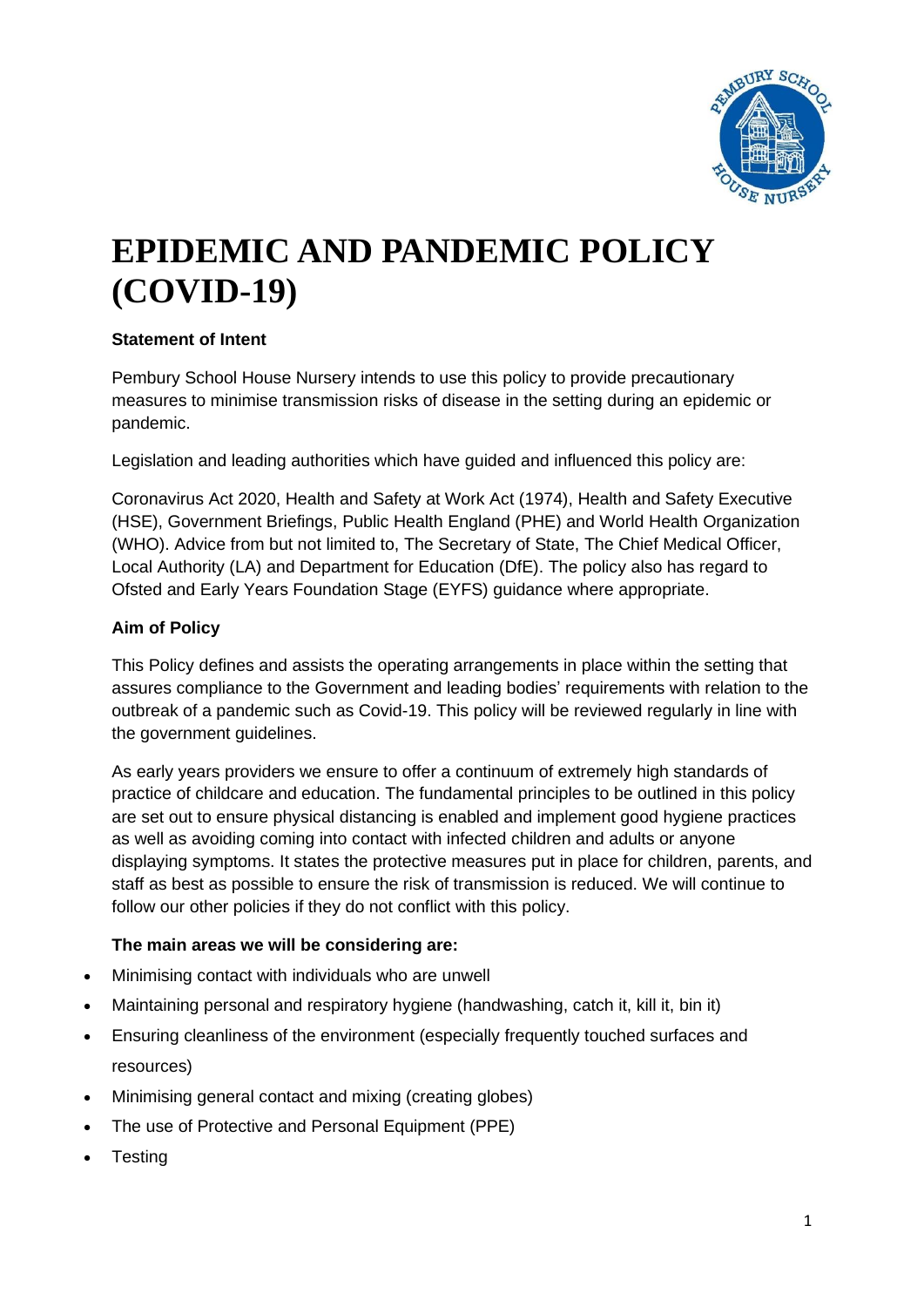#### **Focus/ Areas of Consideration / Recommendations Children** *Attendance*

- Only children who are symptom free or have completed the required isolation period should attend the setting.
- Staff will be taking temperatures of children on arrival and risk assessing for returning children physical distancing/grouping.
- It is the parent(s)/carer(s) responsibility to be open and honest with the setting and keep your child at home if they or anyone in the same household is showing any of the following symptoms: HIGH TEMPERATURE, CONTINUOUS COUGH, LOSS OF TASTE OR SMELL or has had a positive test result or been contacted by track at trace.

#### *Physical Distancing/grouping*

- Care routines including provision of snack, lunch club, nappy changing, and toileting should be within the space allocated to each 'globe' and thoroughly deep cleaned after every use. In the event of all the children returning to pre pandemic sessions vigorous cleaning will continue.
- The use of communal internal spaces are now open for use by all the children and staff, as much as possible outdoor learning spaces are being utilised as much as possible.
- Sunscreen should be applied by the parents / carers before the child arrives at the setting. Tshirts covering shoulders and leggings would be preferable to minimise how much top up of the Nursery staff will do.

## *Wellbeing and education*

- Children should be supported in age appropriate ways to understand the steps they can take to keep themselves safe including regular hand washing on entry and continuously throughout the day, coughing/ sneezing into an elbow, using a tissue and adopting a catch it, kill it, bin it regime.
- Children should be supported to understand the changes and challenges they may be encountering because of Covid-19 and staff need to ensure they are aware of children's attachments and their need for emotional support at this time.
- EYFS framework will continue to be delivered through play and adult led activities.
- Children will have access of fresh drinks of water throughout the day if they are thirsty, staff will monitor this to ensure no cross contamination of each child's water bottles that are provided from home.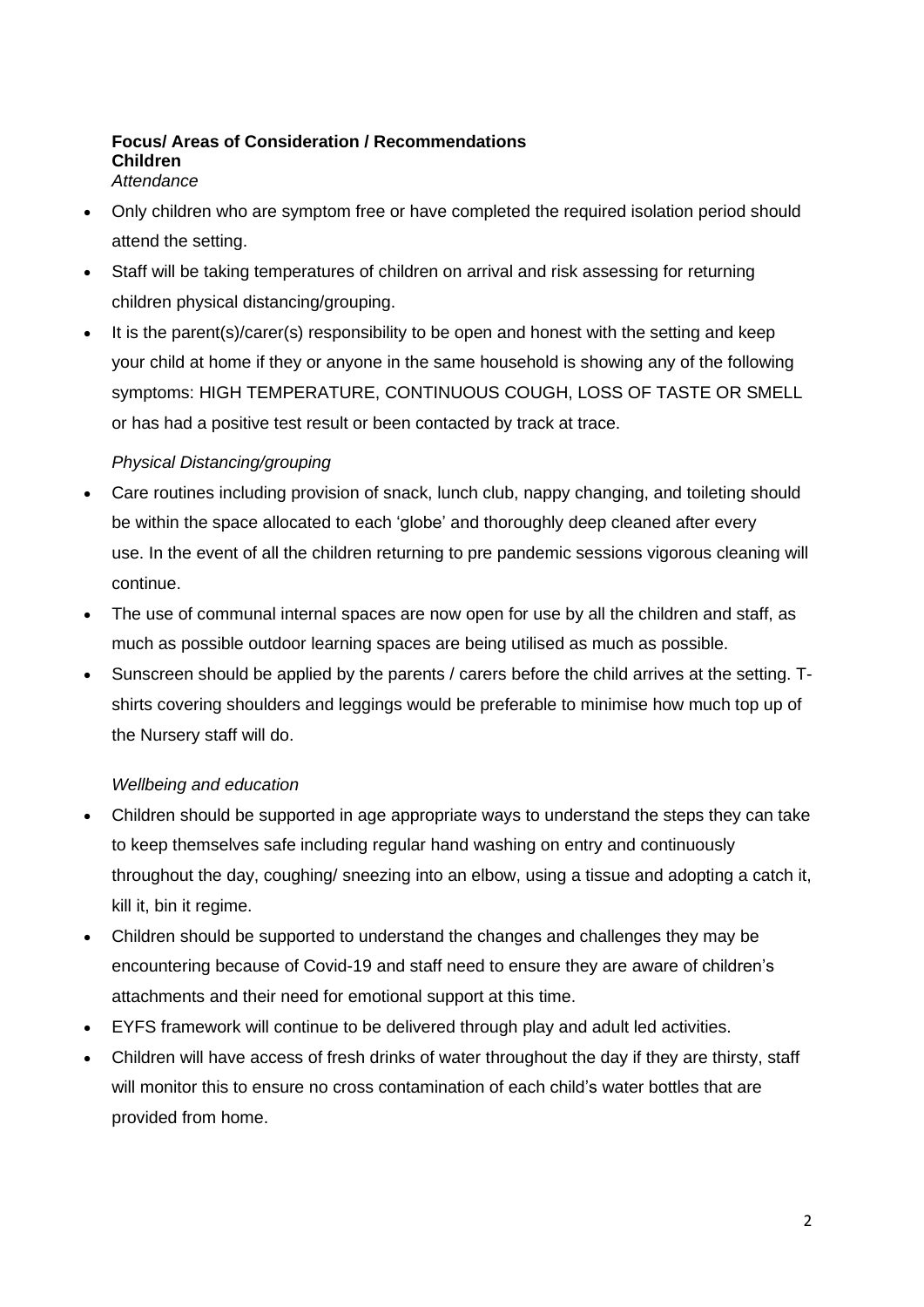## **Workforce** *Attendance*

- Staff should only attend Pembury School House Nursery if they are symptom free, have completed the required isolation period or achieved a negative test result. All staff and their household are eligible for testing if they display symptoms.
- Temperature of staff will be taken on arrival. Staff are to wash their hands upon entrance to the nursery.
- Staff hours, days they work and length of day may change in order to meet childcare demands and considerations within this policy.

## *Physical distancing/ grouping /safety*

- Staff to be informed of measures in place and any new or updated policies and procedures.
- Staff have been advised by the government not to wear PPE such as facemasks during their day, but should continue to wear PPE at the usual times such as intimate care, drop off and at collection times; and wear disposable gloves and apron if completing one to one care; If supporting an ill child a face mask and visor should also be worn if a 2 meter distance cannot be maintained.
- After dealing with an ill child who displayed symptoms the staff member should continue to wear PPE and clean the affected area with disinfectant.
- All PPE should be removed and disposed of following current government guidelines; the staff member should wash their hands for at least 20 seconds.
- The staff member who supported the unwell child does not need to go home unless they are developing symptoms themselves.
- Social distancing must still be maintained during breaks. This is be achieved through a range of strategies including the staggering of breaks and subdivision of spaces allocated to team breaks where possible i.e. staff room, upstairs classroom.
- Staff will be responsible to ensure appropriate cleaning takes place and enough ventilation is in the room such as opening windows. If doors are open, staff will ensure the safety of the children is maintained through continuous risk assessments.
- Staff members should avoid physical contact with each other including handshakes, hugs etc.
- Staff to wear fresh, clean clothes for each session.
- Advise staff to remove their work clothes before they enter their home and take a shower immediately to remove any germs they may have picked up.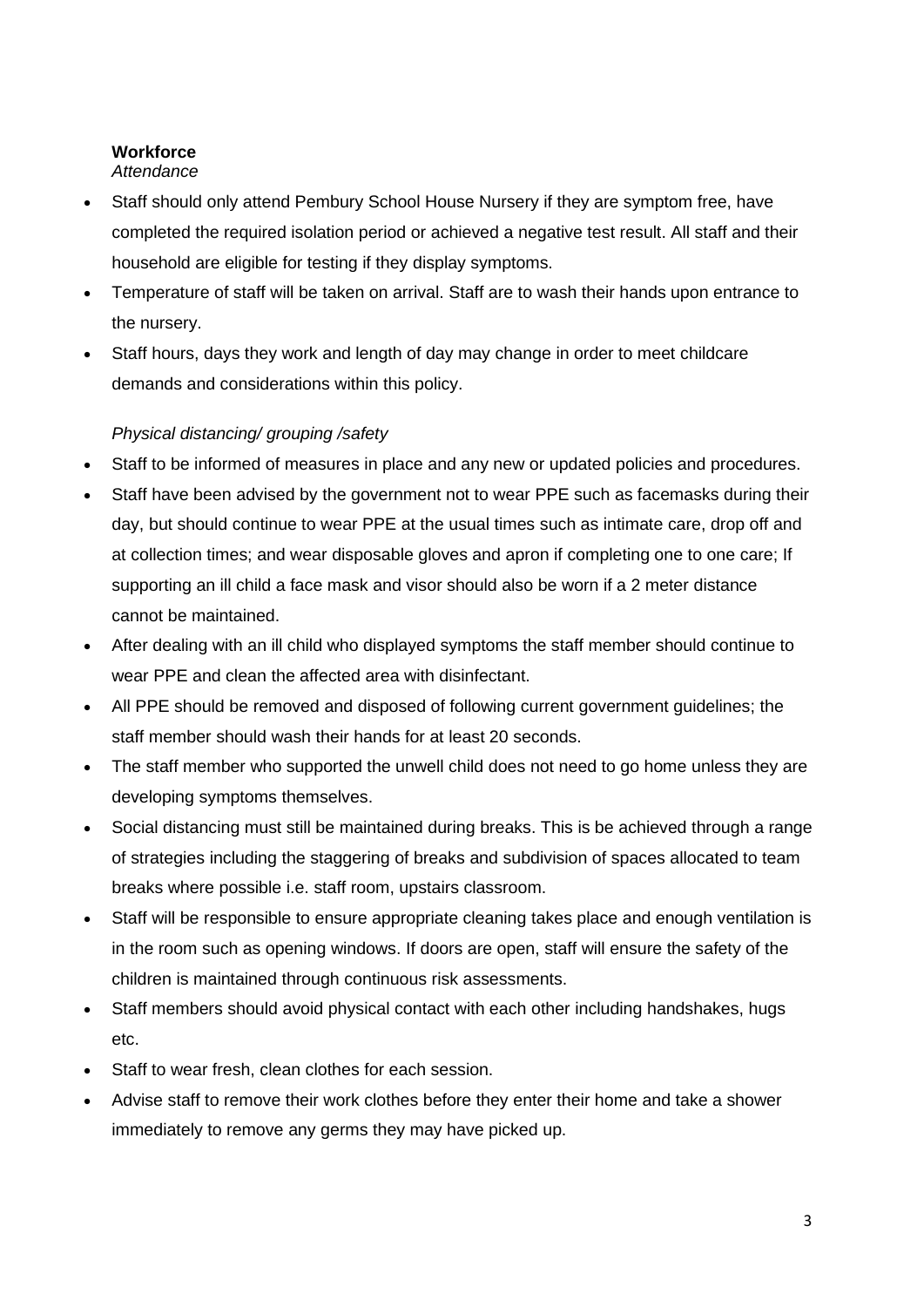### *Training*

- Where possible, meetings and training sessions should be conducted through virtual conferencing.
- All staff members must receive appropriate instruction and training in infection control and the standard operating procedure and risk assessments within which they will be operating.

## **Parents**

## *Physical distancing*

- Only parents who are symptom free and or have completed the required isolation periods will be able to drop off or collect their child.
- The one way system upon entry to nursery is still in place, until further notice to help aid in social distancing at drop off and collection times.
- When parents are waiting to drop off or collect their child, physical distancing should be maintained in a safe area sticking to government social distancing policies.
- The provider should consider measures to minimise contact between the parent and other children and staff members.
- Parents will not be allowed into the setting, unless for a consultation or for a meeting in relation to their child, if they do enter the building the Covid-19 risk assessment will need to be completed along with temperature checks, washing of hands and mask wearing.

#### *Communications*

- Parents should receive clear communication regarding the role they play in the safe operating procedure and all measures being taken to ensure the safety of their children and themselves, these will be sent via email and Tapestry.
- Parents should inform the setting of their circumstances and if they plan to keep their child away.
- Although handovers are kept to minimum, we encourage parents and staff to have continuous communication via the software system Tapestry or phone calls throughout the day.
- Any parent meetings can be arranged via zoom at a convenient time for the key person and parent/ guardian.

## **Visitors**

• Attendance to the setting should be restricted to only children and staff as far as practically possible and visitors should not be permitted to the setting unless essential e.g. essential building maintenance, specialised teacher services etc.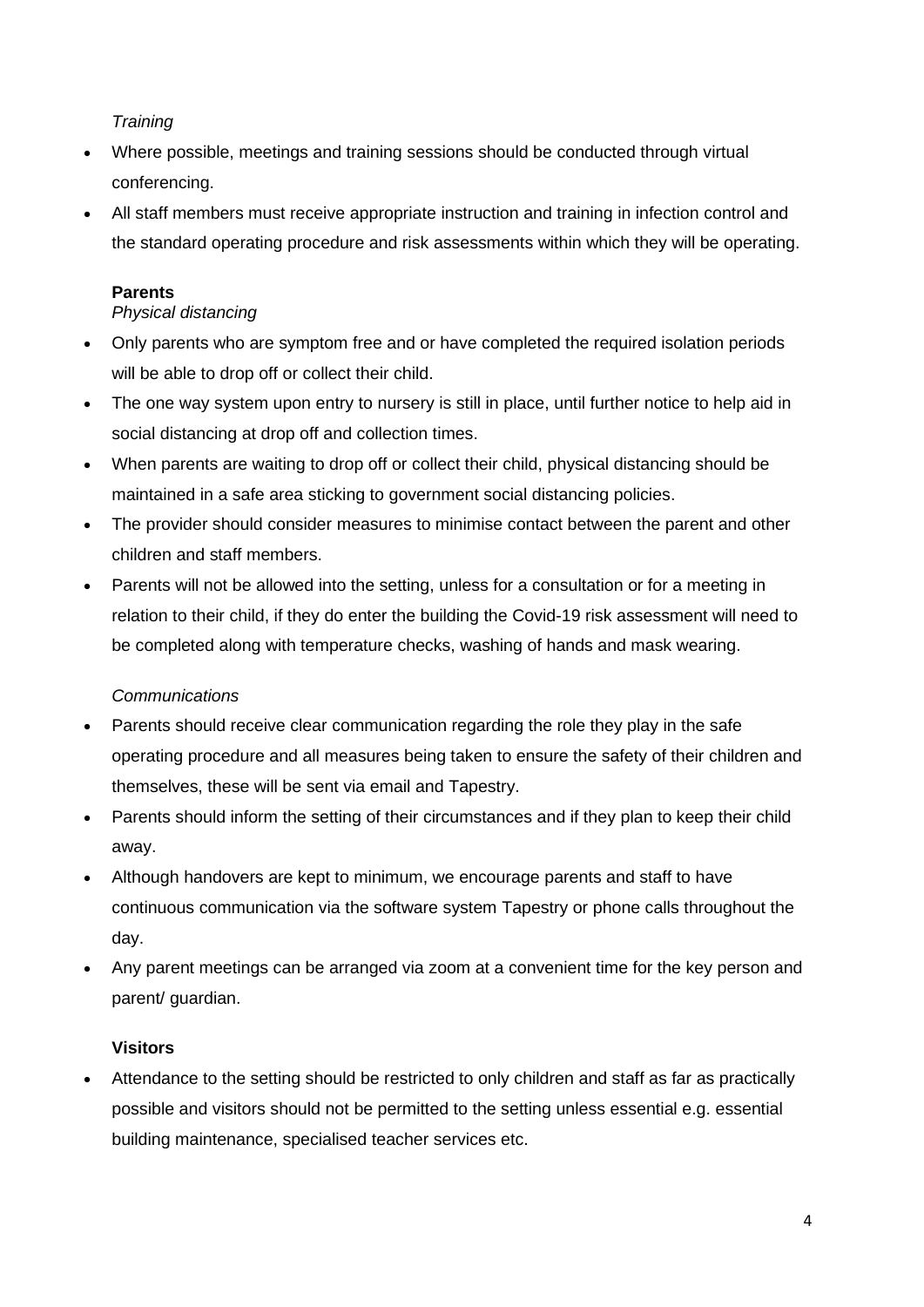• Where essential visits are required these should be made outside of the usual setting operational hours where possible, if this is not possible the area will be cleared of children, staff and the visitor will be asked to wear appropriate PPE. Any Visitors MUST sign a COVID-19 disclaimer and have their temperature taken upon arrival and adhere to our Covid-19 risk assessment. Any Visitor that refuses to comply will be denied access to the setting. .

## **Travel**

- Wherever possible staff and parents should travel to the setting alone, using their own transport or if possible, walk.
- If public transport is necessary, current guidance on the use of public transport must be followed.

#### **Hygiene and Health & Safety** *Hand Washing*

- All staff must wash their hands upon arrival at the nursery for at least 20 seconds; the children will either have hand sanitiser applied upon arrival or wash their hands.
- Hand washing stations are located in the toilet area downstairs for the children and the staff toilet for staff.
- Children and staff members should be encouraged to wash their hands frequently, this includes before and after eating food, after visiting the toilet or playing outdoors, after sneezing, blowing their nose or coughing into their hand and dealing with unwell individuals.
- Bodily fluid spills should follow the correct procedures as normal.

#### *Cleaning*

- An enhanced cleaning schedule has been implemented that includes furniture, surfaces and children's toys and equipment and all staff are responsible in their area of work.
- Communal area, touch points and hand washing facilities must be cleaned and sanitised regularly and cleaned thoroughly every night.
- A deep clean may be needed after a child has become ill in the area they were waiting.
- A professional cleaner will come into the setting daily once all children and staff have left the building and complete a vigorous deep clean.

*Waste disposal*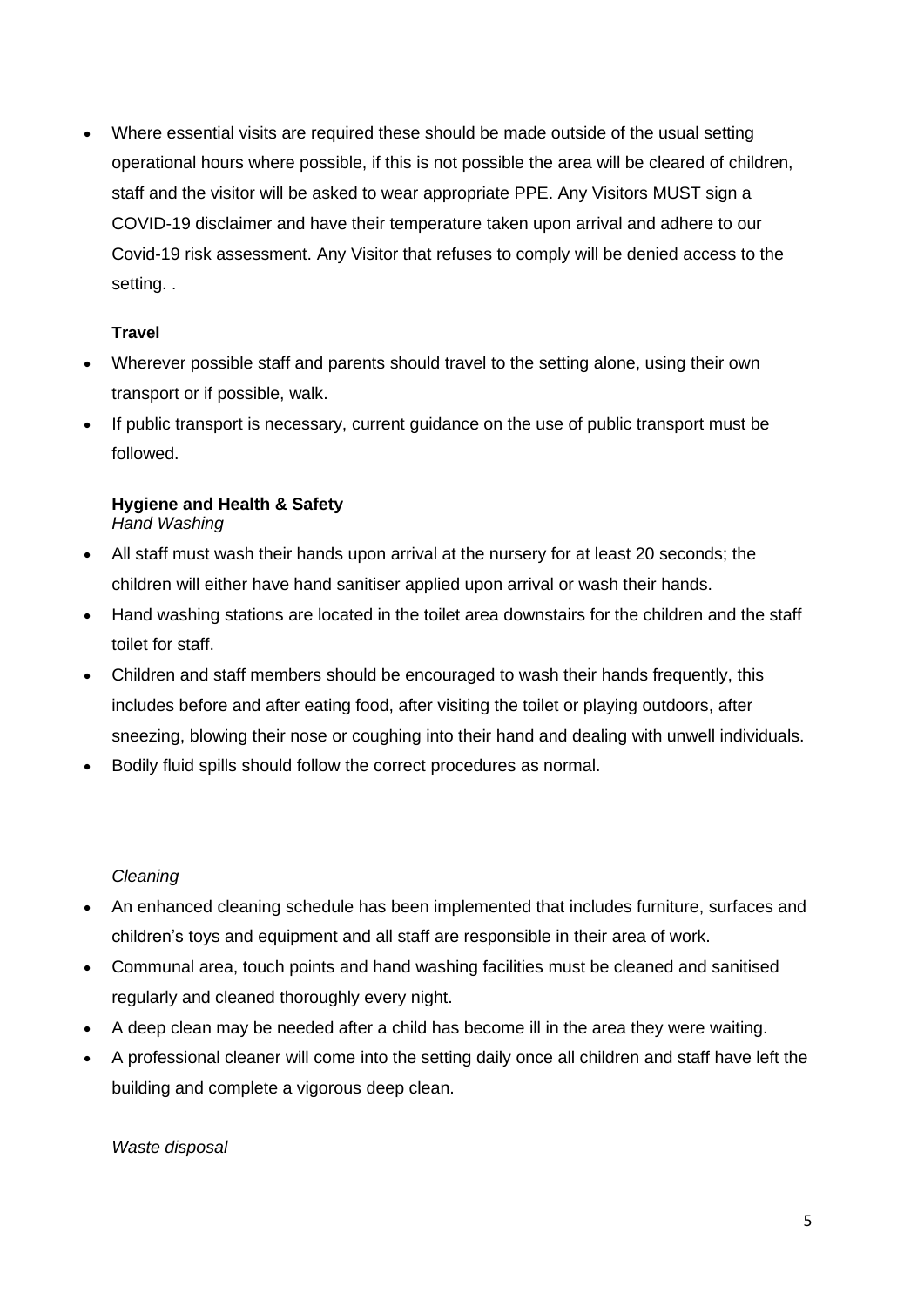- All waste must be disposed of in a hygienic and safe manner following government guidelines.
- Tissues must be immediately disposed of and placed in a bin.

## *Laundry*

- All items within the setting requiring laundering must be washed in line with NHS laundry guidelines.
- Items such as towels must not be shared by children. These will be washed after every use.

## *Risk assessment*

- The setting and all activities are risk assessed before opening or going ahead, to address the risks from the virus and due consideration given to any adaptations to usual practice. Sensible measures should be put in place and policies and procedures followed.
- It is expected that would include, but not be limited, to the suspension of learning experiences for example the sharing of food and utensils.

## *PPE*

- Government guidance is that PPE is not required for general use in early year's settings to protect against COVID-19 transmission.
- PPE should continue to be worn and disposed of as normal for nappy changing, one to one care and the administration of first aid.
- If a child shows symptoms, staff should wear a face mask, visor, disposable gloves, and apron if a 2-meter distance cannot always be maintained. PPE should be disposed of following government guidelines – PPE is available from the office.

#### *Premises Building*

• Keep windows open where possible to ensure good levels of ventilation. If doors are opened ensure the children safety is maintained with locked gates.

#### *Resources*

- Children should not be permitted to bring items from home into the setting unless essential for their wellbeing. Anything that is brought in from home should remain in the child's bag in their named box.
- All resources required for play and learning experiences of children should be regularly washed and/or sterilised.
- Equipment used by staff such as stationary, tablets etc. should be allocated to individual staff members where possible and cleaned regularly.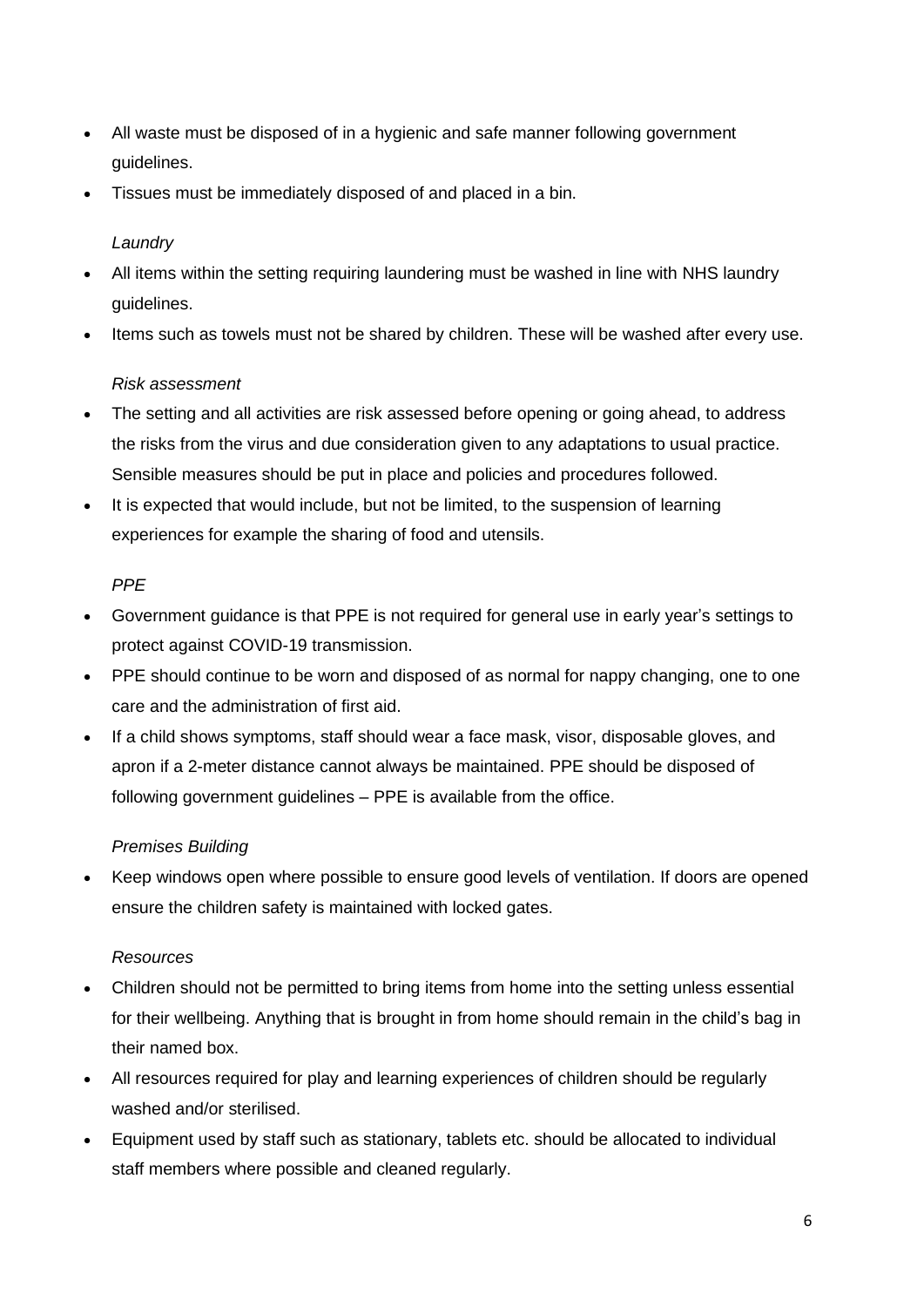#### *Supplies Procurement & monitoring*

- The setting should ensure an adequate supply of essential supplies and contingency plans such as additional suppliers are in place to minimise the impact of any shortages of supplies.
- The setting will not be able to operate without essential supplies required for ensuring infection control.
- A monitoring system for the usage of PPE is essential to ensure that a supply of stock is available to all who require it as and when required to meet the operational needs of the setting. When stocks are low, other options may be considered, such as the use of washable facemasks. These items will be washed at a high temperature in accordance with relevant guidelines and separate to any other washing.
- In case the supply of food is interrupted (such as fresh fruit from Downingbury Farm for snack), procedures must be implemented to ensure the appropriate food alternatives are sourced and normal food safety and hygiene processes are followed.

#### *Responding to a suspected case*

- In the event of a child developing suspected coronavirus symptoms whilst attending the setting, they should be collected as soon as possible and isolate at home in line with the current NHS guidance.
- Whilst waiting for the child to be collected they should be isolated from others in the front porch, under cover.
- The staff member responsible for the child during this time should stay with the child and not cross over with other staff members. The provider will provide suitable PPE for this staff member such as the addition of face mask, visor disposable gloves and apron.
- The area should be thoroughly cleaned, immediately.
- The person responsible for cleaning ideally should be the person dealing with the unwell child and should continue to wear their PPE. This should then be disposed of according to current government guidelines.
- In the event of a staff member developing suspected coronavirus symptoms whilst working at the nursery, they should return home immediately and isolate at home in line with the NHS guidance. They should also follow current testing advice for themselves and their household.